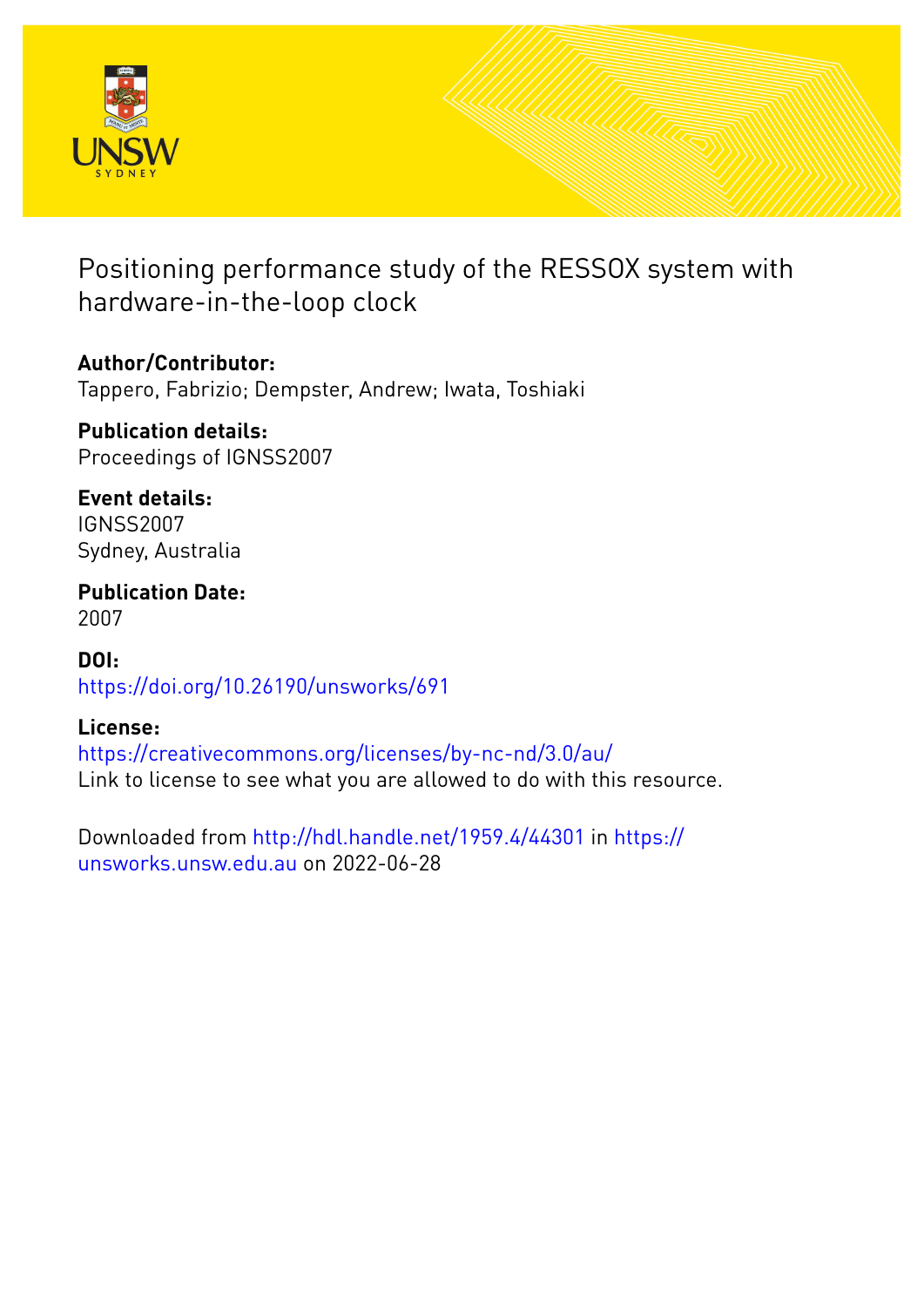

**International Global Navigation Satellite Systems Society IGNSS Symposium 2007**

> The University of New South Wales, Sydney, Australia 4 – 6 December, 2007

# **Positioning Performance Study of the RESSOX System**

# **Fabrizio Tappero, Andrew G. Dempster**

School of Surveying and Spatial Information Systems, University of New South Wales, Sydney, Australia.

# **Toshiaki Iwata**

National Institute of Advanced Industrial Science and Technology (AIST), Tsukuba, Japan.

# **ABSTRACT**

A positioning performance analysis of the RESSOX synchronization network for the Japanese Quasi-Zenith Satellite System, QZSS, is presented. A hardware-in-the-loop experiment setup has been developed to study concrete effects on positioning when a real space-born OCXO is employed in the atomic clock-less RESSOX software simulator. This study focus on a positioning performance analysis of QZSS used in conjunction with GPS. Particular focus is given to the effects of faulty synchronization on positioning, specifically when, because of unavoidable communication interruptions, the QZSS satellite clock has to function without remote control. Results show that the recently proposed RESSOX phase error compensation method can guarantee enough time accuracy even for communication interruptions of the order of one hour. The relationship between QZSS plus GPS positioning accuracy and QZSS clock quality is discussed.

**KEYWORDS**: QZSS, GPS, atomic clock, time synchronization.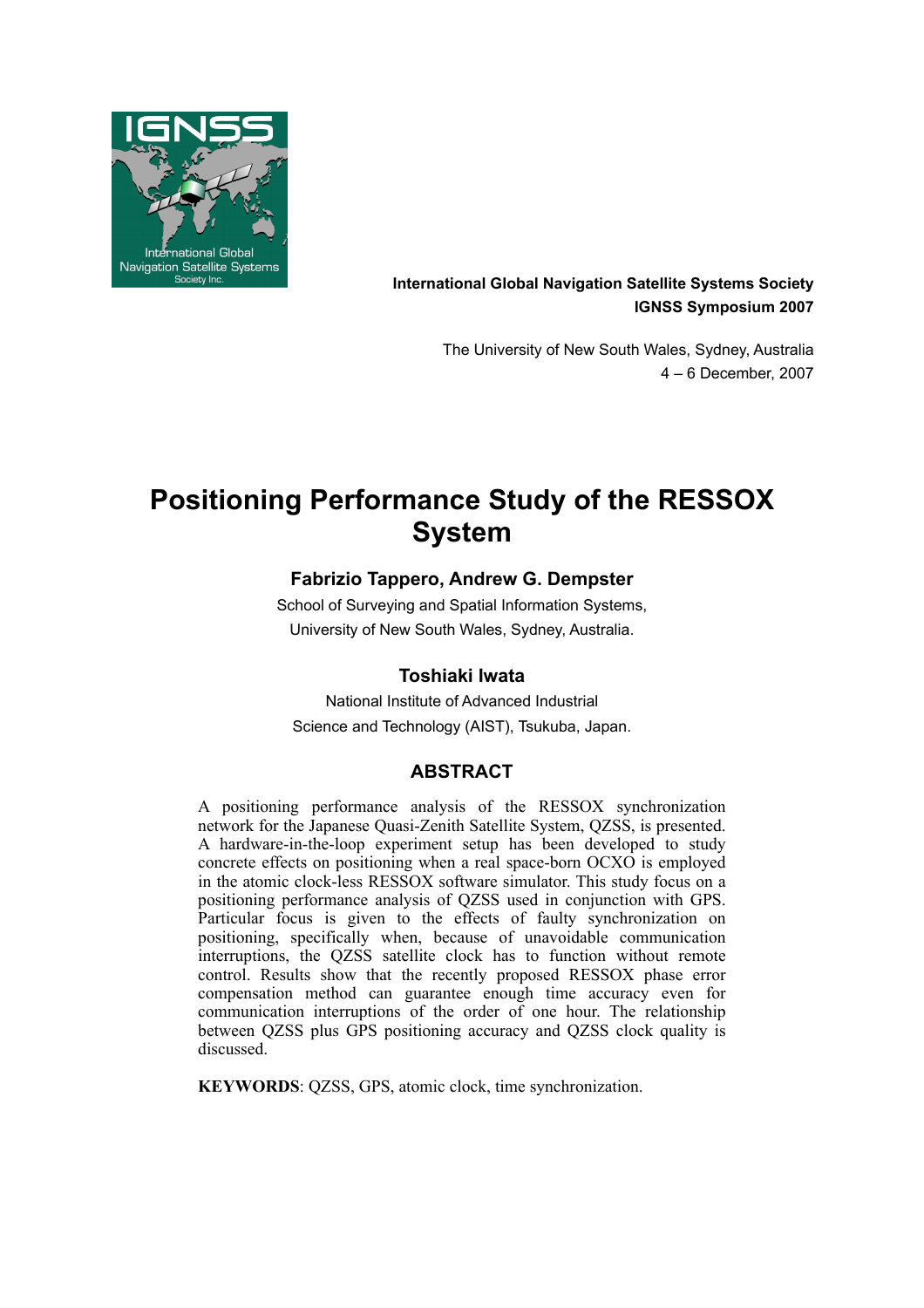#### **1. INTRODUCTION**

Quasi-Zenith Satellite System (QZSS) is a three satellite system conceived to provide positioning service over a wide mid-latitude region. One of the goals of the QZSS is to improve positioning performances of the present global positioning system (GPS) in urban areas where high buildings could easily reduce the number of visible GPS satellites. Details on QZSS are available from Wu F *et al.* (2004) and Petrovski IG *et al.* (2003).

The AIST space research group (AIST labs) together with the SNAP group at the UNSW (SNAP group) have been studying the feasibility of a novel remote synchronization system named RESSOX for QZSS where no on-board atomic clock is employed, details are available from Iwata T. *et al.* (2003) and Tappero F *et al.* (2006/1). RESSOX is based on the idea that if a good location for the control master station is chosen, each QZS could be visible/ controllable during its whole orbital period (24 hours). Therefore, an all-time synchronization communication framework could hypothetically guarantee the accurate synchronization of the on-board QZSS satellite clock with the master station (master clock). A practical implementation of the RESSOX concept is now under study. By means of a feedback/feedforward control loop, RESSOX keeps a lockstep the ground station time reference with the clocks on board each QZSS satellite; The time reference employed in the ground station is a hydrogen maser primary reference, and the time reference employed on board the satellites is an oven controlled crystal oscillators (OCXO). At this stage, two synchronization schematics are under study; details can be found in Iwata *et al.* (2005), Tappero *et al.* (2006/1) and Takahashi Y. *et al.* (2005).

The RESSOX scheme represents a way to synchronize two clocks distant from one an other. it relies on a master/slave clock synchronization architecture, which can guarantee a certain time synchronization quality as long as the master clock (ground station) and the slave clock (satellite) are able to communicate. The main drawback of this technology is the inability to guarantee the desired accuracy when the satellite becomes unavailable to the ground station. In fact, during these periods, the satellite on-board clock cannot be actively steered due to the absence of feedback (Tappero F. *et al.* (2005)) and therefore the global accuracy ends up depending solely on the quality of the satellite on-board clock. It has to be mentioned that QZSS satellite communication interruptions are unavoidable and the condition of having the QZSS satellite operating on its own happens twice a day, when the satellite crosses the equatorial region. Such a condition is necessary for guaranteeing the absence of communication interference with geostationary telecommunication satellites.

Tappero F. *et al.* (2005) presented a study on the performance of the RESSOX system when a constant phase error affects the QZSS on-board clock due to possible problems in the synchronization. Studies of short-term and long-term effects have been presented by employing the RESSOX software simulator. More recently, Tappero F. *et al.* (2006/2) presented some preliminary results on how QZSS positioning quality becomes when the QZSS on-board clock is left in free-run (lacking of control).

Recently, Tappero F. *et al.* (2007) presented a method to reduce the phase error for the onboard QZSS satellite free-run clock by actively steering the OCXO after learning its behavior during the active control periods. This method represent an effective way to reduce the problem of satellite communication unavailability.

In the following study, the space-born oven-controlled crystal oscillator, OCXO, has been integrated in the RESSOX software simulator (hardware-in-the-loop configuration). And the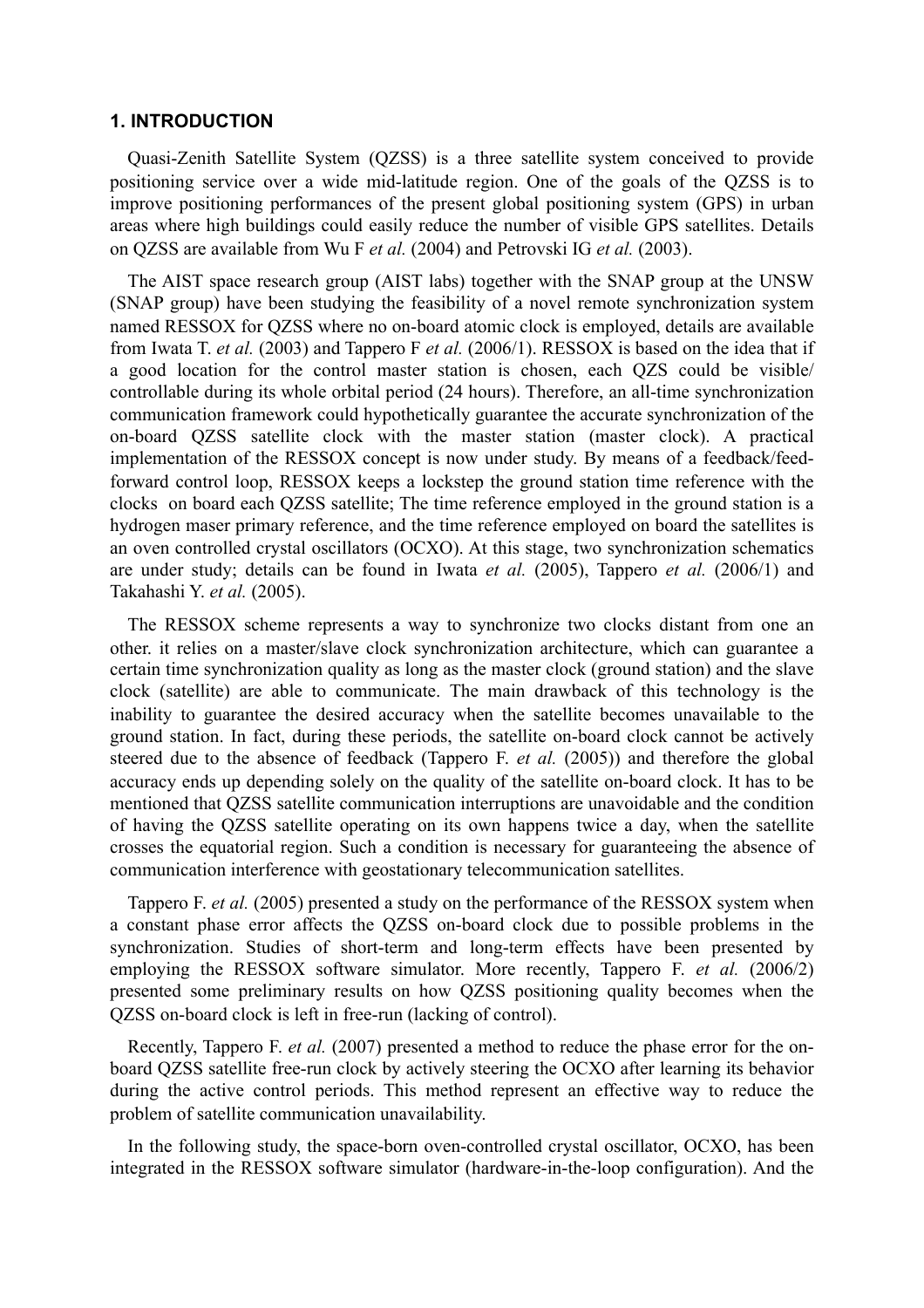positioning accuracy of the combined system QZSS and GPS when the synchronization system RESSOX is adopted, has been studied with particular focus on the adoption of the phase reduction method presented in Tappero F. *et al.* (2007). In the following sections, the mentioned system will be presented. Some preliminary results of the QZSS&GPS positioning capabilities with the novel phase reduction method for RESSOX will be presented.

#### **2. EXPERIMENTAL SETUP**

The RESSOX software simulator employed for the study presented in Tappero F. *et al.*  (2005) has been modified to accommodate the integration of a space-born OCXO throughout an hardware-in-the-loop configuration. The OCXO employed for this set of experiments is the OCXO 8607-BM from Oscilloquarz. Specifications can be found in Table I. An accurate atomic reference is employed in the ground station. Two different controllers, the open-lop controller and the closed-loop controller are both used to first achieve synchronization and secondly to "control" the OCXO when the atomic reference is not available. Details on both controllers can be found in Tappero F. *et al.* (2007).

Fig. 1 shows the software simulator for RESSOX and the clock hardware implementation connected to it. The objective of this tool is to calculate the user position (NMEA file and Earth fixed-coordinate positioning file) for different scenarios where GPS is combined with QZSS. The simulator can also simulate the RESSOX synchronization network by which it is possible to independently de-synchronize any of the three QZS clocks and observe the effect on final positioning. The GPS orbit generator itself is not actually implemented in the simulator and thus the GPS RINEX files and the GPS SP3 files need to be provided as input files to the simulator. The QZSS is fully implemented and thus all its orbit parameters are calculated. From a given position (user position input block), the pseudorange (PR) of each QZS is calculated and opportunely modified according to the QZSS clock. The PRs of all QZSs in view and the PRs of the GPS satellites in view are then collected and computed in the receiver block. Before the PR file is computed a cut angle mask is applied for both GPS satellites and QZSs. Ionospheric, tropospheric and relativistic effects are included in the QZSS orbit calculation and in the positioning calculation. The computed position is given in spherical coordinates (NMEA file) and in Earth fixed-coordinates where (0,0) represent the true user position. For these set of experiments, Sydney (lat:26.194 deg. long:127.677 deg) was chosen.

#### **3. FREE-RUN EXPERIMENT**

The objective of this set of experiments is to analyze the capability of the Oscilloquarz 8607-BM, on board the satellite QZSS-1, in remaining stable during lack of control. Results are presented in terms of positioning capability, error in northing/easting and height. The scenario under test is depicted in Fig. 2 and the following configuration was chosen:

- System: GPS plus QZSS
- User location: Sydney, Australia (lat:26.1946 deg. long:127.67763 deg).
- Simulation duration:  $\sim$  5 hours.
- Start time: UTC 23:15, December 31st, 2004.
- Sample ratio: 1 seconds.
- Receiver mask angle: 26 deg.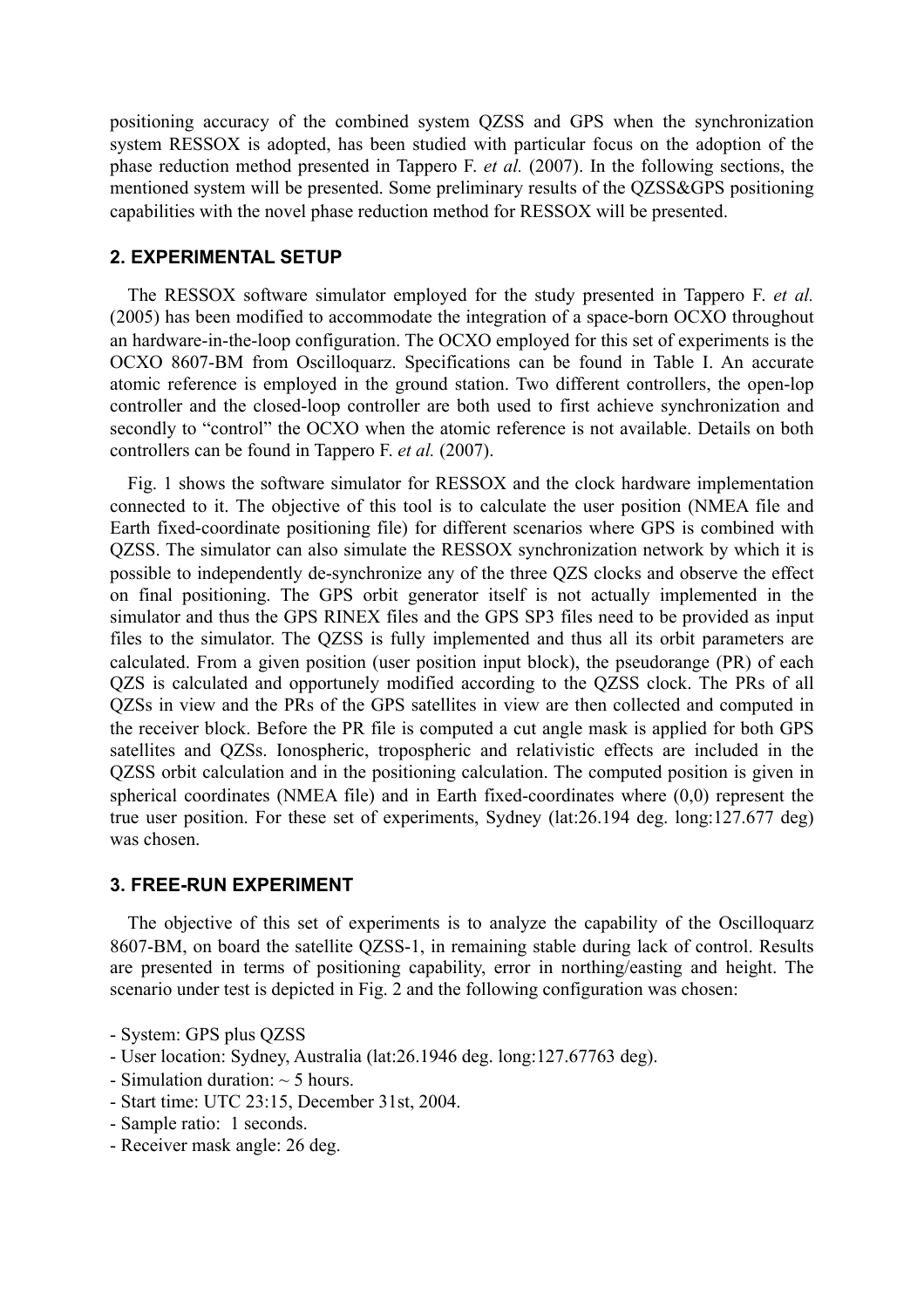Initially, the OCXO of the satellite QZSS-1 is locked to the atomic standard. Such condition represent the ideal RESSOX scenario. After synchronization is reached the closed-loop condition is intentionally broken and the second control, the closed-loop controller, is used to reduce the OCXO phase. Such condition is applied on on Satellite QZSS-1 (Fig. 2). Positioning is the computed for about 5 hours. The following three different scenarios are considered and the same 5 hour simulation is repeated three times.

**OCXO is not controlled.** Immediately after closed-loop synchronization, a constant voltage is applied to the OCXO (no phase error compensation). This condition is hold for the whole simulation period of 5 hours. The applied voltage value is calculated as average of the last n voltage samples with n=100.

**Compensated OCXO.** Immediately after closed-loop synchronization, a variable voltage is applied to the OCXO (phase error compensation). This condition is hold for the whole simulation period of 5 hours. The applied voltage value is calculated accordingly to RESSOX phase error reduction method presented in Tappero F. *et al.* (2007).

**Ideal Clock.** This is not a realistic scenario. The OCXO is replaced with an ideal clock with a phase error which is virtually zero. This scenario represent the ideal case and is used to evaluate the effectiveness of the OCXO phase error compensation algorithm during the whole 5 hours.

### **RESULTS AND CONCLUSIONS**

Fig. 3 a) shows the phase error when the QZSS-1 OCXO is left in free run (no phase compensation). Fig. 3 b) shows the phase error when the QZSS-1 OCXO phase is contained with the method presented in Tappero F. *et al.* (2007).

Fig. 4, Fig. 5 and Fig. 6 show the relative positioning error of the combined system GPS plus QZSS for the three scenarios under study. The positioning quality degradation caused by the uncompensated drift on the clock of the satellite QZSS-1, refer to Fig. 2, was successfully reduced. The remaining drift of about 4 ns for the compensated OCXO, did not play a appreciable contribution in degrading the quality of the whole augmented system QZSS plus GPS. That proves that the RESSOX architecture would have less stringent timing requirements if applied for QZSS, in fact even a 4 ns drift over 5 hours of one QZSS satellite, does not significantly contribute in degrading positioning, if compared to the ideal case of having an atomic reference on board the same QZSS-1 satellite. The equatorial communication interruption problem does not seem to be a relevant limitation for RESSOX as long as the phase error reduction method presented in Tappero F. *et al.* (2007) is applied.

If the Oscilloquarz 8607-BM, or equivalent, is employed as time reference for QZSS satellites, satellite communication interruptions and therefore free-run OCXO periods of the order of some hours will not create any particular positioning degradation if the considered positioning system is GPS plus QZSS.

Future works will deal with the develop a real time version of RESSOX phase error reduction method which will be then integrated in the RESSOX hardware simulator. The preliminary results presented here will then be confirmed with more depth.